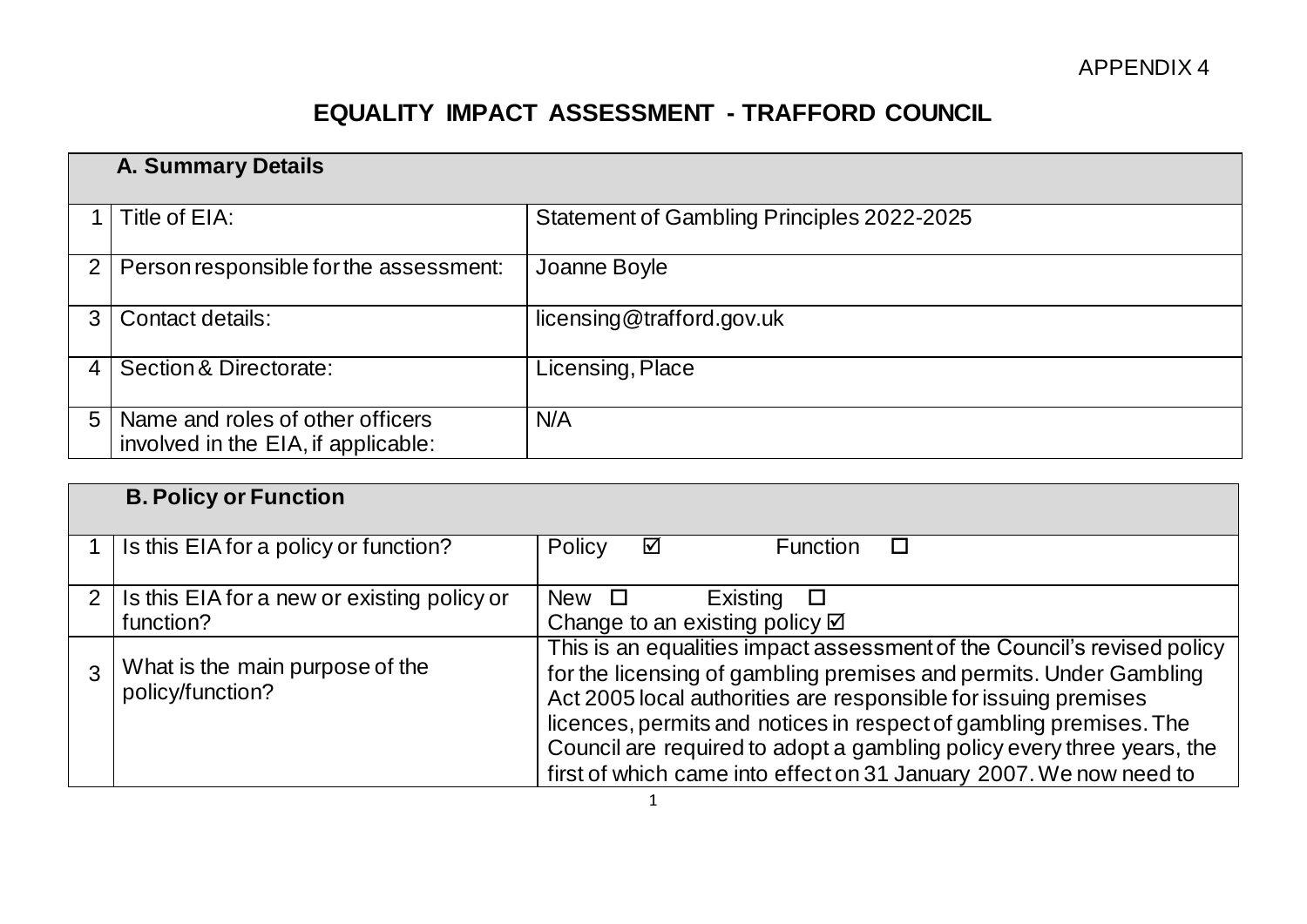|                                  | prepare and publish a new policy by 31 January 2022.                                                                                                                                                                                                                                                                                                                                                                                                                                                          |
|----------------------------------|---------------------------------------------------------------------------------------------------------------------------------------------------------------------------------------------------------------------------------------------------------------------------------------------------------------------------------------------------------------------------------------------------------------------------------------------------------------------------------------------------------------|
| Function of the Policy:          |                                                                                                                                                                                                                                                                                                                                                                                                                                                                                                               |
| and sexual entertainment venues. | The gambling policy may be referred to by officers and members of<br>committees when determining licensing applications and is available<br>for all parties when applying for licences and submitting<br>representations. As mentioned above this policy is relevant to various<br>permissions and authorisations under the Gambling Act 2005 relating<br>to gambling premises and permits, there are separate policies for other<br>areas of licensing e.g. alcohol and entertainment, street trading, taxis |
|                                  | The policy has served the council well and has not been subject to any<br>challenge since implementation. The licensing of gambling related<br>activities is a well-regulated low risk licensing function.                                                                                                                                                                                                                                                                                                    |
|                                  | Licensing leads across Greater Manchester have agreed to take a<br>common approach to refreshing gambling licensing policies. The<br>revised policy has been amended to reflect this approach.                                                                                                                                                                                                                                                                                                                |
|                                  | The legislation sets out a consultation process and framework which<br>the council has a statutory responsibility to follow. The Licensing<br>Authority's role is limited as we licence premises and related activities<br>e.g. Amusements with prizes (AWP) machines in licensed premises.                                                                                                                                                                                                                   |
|                                  | The bulk of policy and operations are held with the Gambling                                                                                                                                                                                                                                                                                                                                                                                                                                                  |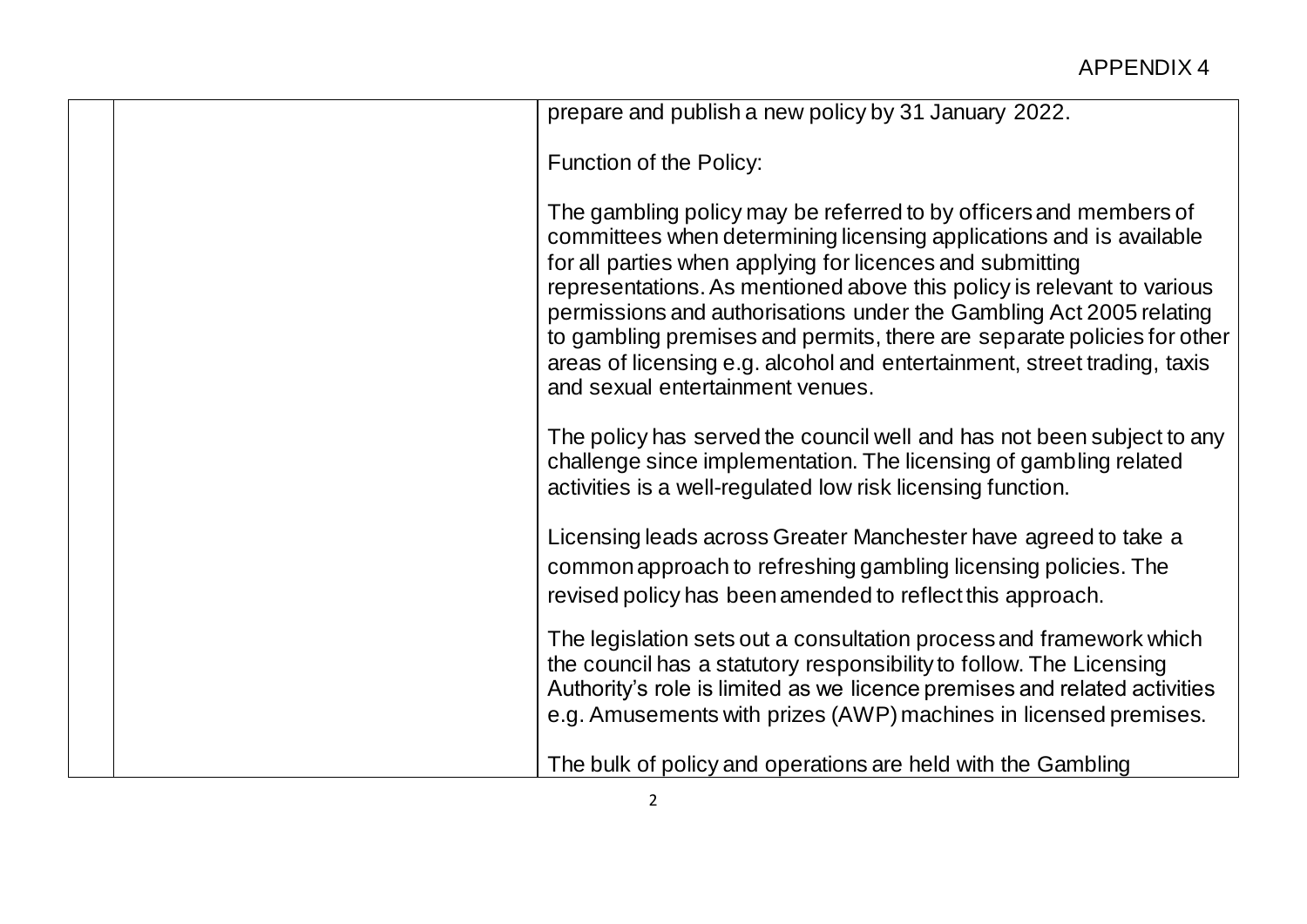|   |                                                                                | Commission, which licences and regulates the operators through<br>issuing operating licences. Our experience of processing gambling act<br>applications is that they are non-contentious. Since the legislation<br>came into force only a small number of applications have been referred<br>to the Licensing Committee for determination. These applications were<br>for betting premises licences and representations were received from<br>interested parties. The applications were granted by the Licensing<br>Committee                                                                                                    |
|---|--------------------------------------------------------------------------------|----------------------------------------------------------------------------------------------------------------------------------------------------------------------------------------------------------------------------------------------------------------------------------------------------------------------------------------------------------------------------------------------------------------------------------------------------------------------------------------------------------------------------------------------------------------------------------------------------------------------------------|
| 4 | Is the policy/function associated with any<br>other policies of the Authority? | The Council has seven corporate priorities.<br>The Licensing Policy can be linked to the priorities of: Children and<br>Young People; Health and Wellbeing; and Successful and Thriving<br><b>Places</b>                                                                                                                                                                                                                                                                                                                                                                                                                         |
|   |                                                                                | • Children and Young People - Licenses premises must be safe for all<br>users and staff - public safety, the protection of children from harm and<br>the prevention of crime and disorder are key objectives $\triangle$ Health and<br>Wellbeing - Licensed premises and their clientele should not cause<br>undue noise and nuisance to neighbours - prevention of public<br>nuisance is a key objective ♦ Successful and Thriving Places - The<br>licensing regime has led to an increase in licensed premises which will<br>help to boost the local economy which will bring new jobs and more<br>prosperity to the Borough ♦ |
|   |                                                                                | The revised policy is intended to address issues in relation to living<br>well, and is intended to help strike the right balance between the                                                                                                                                                                                                                                                                                                                                                                                                                                                                                     |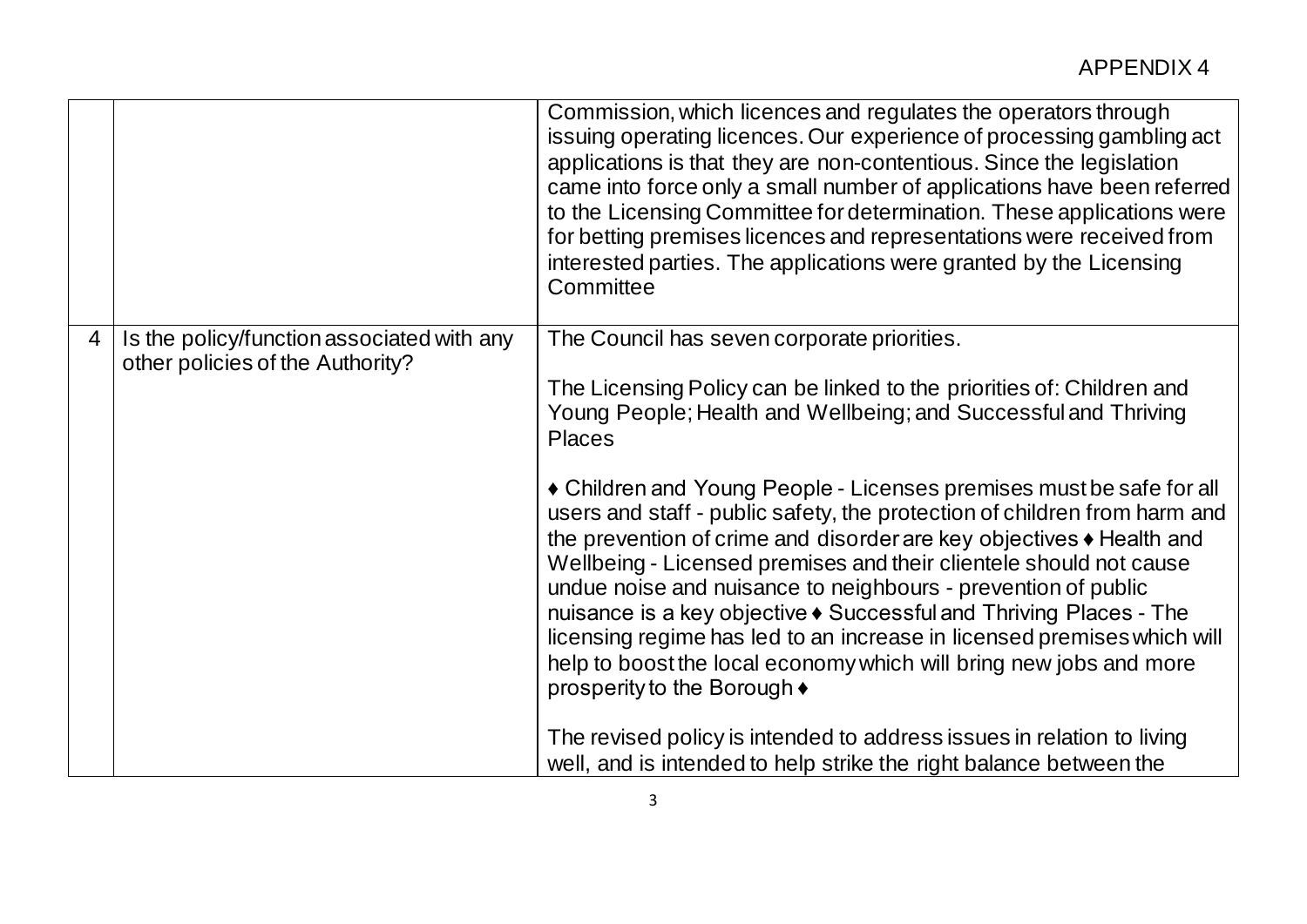|                |                                                                                                                      | development of town centres and its potential adverse impact on local<br>residents.                                                                                                                                                                                                                                                                                                                                                                                                                                                                                                                                                                                                                                                                                                                             |
|----------------|----------------------------------------------------------------------------------------------------------------------|-----------------------------------------------------------------------------------------------------------------------------------------------------------------------------------------------------------------------------------------------------------------------------------------------------------------------------------------------------------------------------------------------------------------------------------------------------------------------------------------------------------------------------------------------------------------------------------------------------------------------------------------------------------------------------------------------------------------------------------------------------------------------------------------------------------------|
| 5              | Do any written procedures exist to enable<br>delivery of this policy/function?                                       | Yes, these are contained in a separate procedure manual.                                                                                                                                                                                                                                                                                                                                                                                                                                                                                                                                                                                                                                                                                                                                                        |
| 6              | Are there elements of common practice<br>not clearly defined within the written<br>procedures? If yes, please state. | <b>No</b>                                                                                                                                                                                                                                                                                                                                                                                                                                                                                                                                                                                                                                                                                                                                                                                                       |
| $\overline{7}$ | Who are the main stakeholders of the<br>policy? How are they expected to<br>benefit?                                 | Licence holders • Potential licence holders • Residents or their<br>representatives • Local businesses or their representatives •<br>Government bodies and other external agencies, such as Police, Fire<br>& Rescue Service • Council departments, such as Planning Control<br>and the Safeguarding Children Board, Pollution Control Team and<br>Food Safety Team. • Councillors as the decision makers and<br>representatives of residents.<br>The benefits of the Policy are that it provides: a fair and consistent<br>approach to licensing enforcement administration for any service user;<br>easy to understand information regarding licence application and<br>decision making processes to anybody who wants it; and enables any<br>service user to understand and comply with current legislation. |
| 8              | How will the policy/function (or change/<br>improvement), be implemented?                                            | The Gambling Policy will be agreed formally by the Full Council in<br>November 2021 and will become effective on the 31 <sup>st</sup> January 2022.<br>The Policy then has to be reviewed and renewed at least every 3<br>years.                                                                                                                                                                                                                                                                                                                                                                                                                                                                                                                                                                                |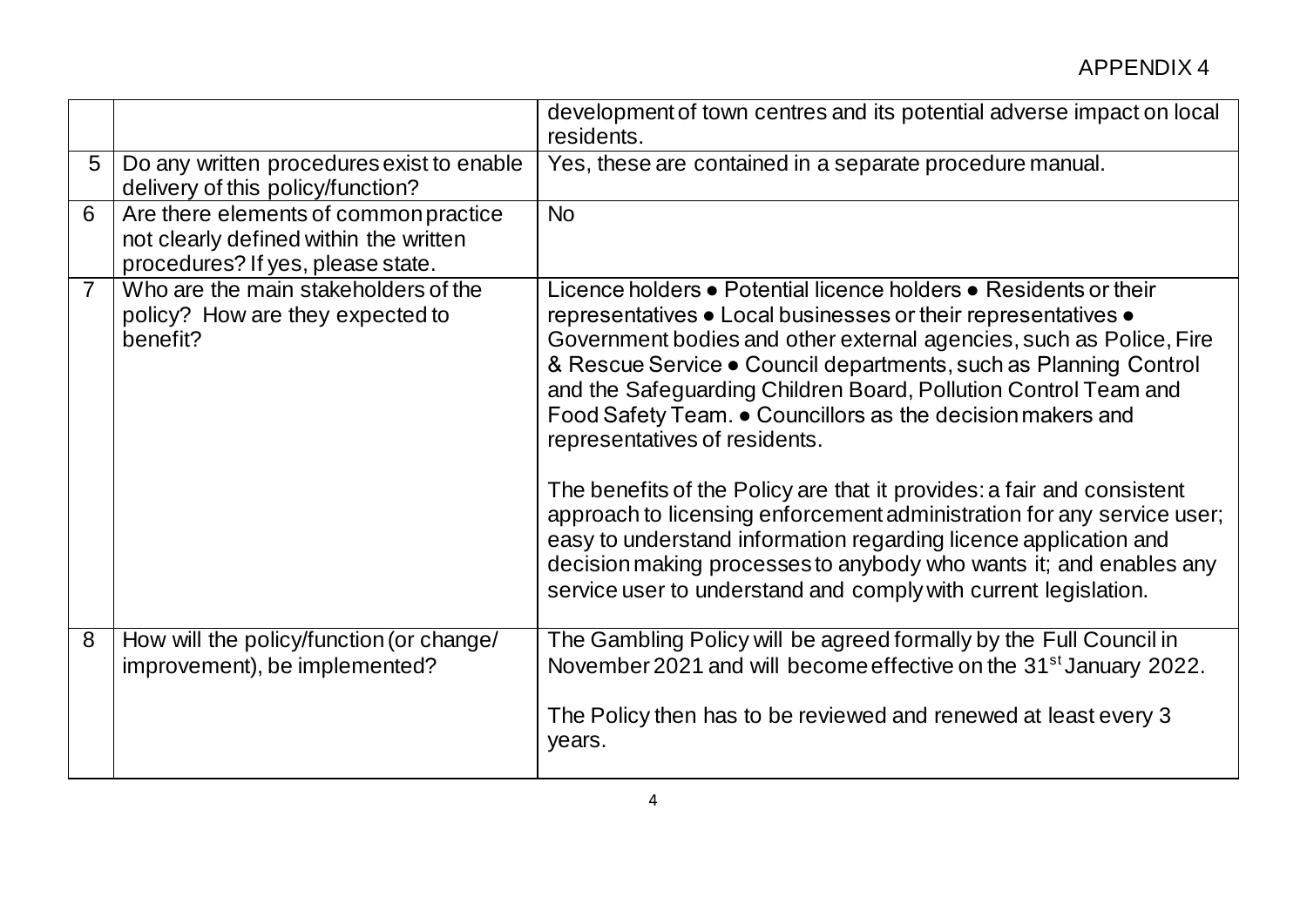|    |                                             | Once implemented guidance and information will be available for<br>businesses.                                                |
|----|---------------------------------------------|-------------------------------------------------------------------------------------------------------------------------------|
|    |                                             | Guidance and advice will also be available to individuals who wish to<br>make representations (objections) to an application. |
|    |                                             | Unlicensed activity and compliance will be monitored by enforcement.                                                          |
| 9  | What factors could contribute or detract    | No barriers identified                                                                                                        |
|    | from achieving these outcomes for service   |                                                                                                                               |
|    | users?                                      |                                                                                                                               |
| 10 | Is the responsibility for the proposed      | <b>No</b>                                                                                                                     |
|    | policy or function shared with another      |                                                                                                                               |
|    | department or authority or organisation? If |                                                                                                                               |
|    | so, please state?                           |                                                                                                                               |

| C. Data Collection on People Impacted by Policy or Function                        |                                                                                                                                                                              |
|------------------------------------------------------------------------------------|------------------------------------------------------------------------------------------------------------------------------------------------------------------------------|
| Do you have monitoring data on the<br>number of people (from different equality    | General                                                                                                                                                                      |
| groups) who are using or are potentially<br>impacted upon by your policy/function? | The Council's Gambling Policy covers the whole of Trafford. Any<br>resident of Trafford who engages in gambling with licensed operators<br>has the potential to be affected. |
|                                                                                    | Licence or permit holders                                                                                                                                                    |
|                                                                                    | There is no data available specifically in respect of the demography of<br>licence or permit holders in Trafford. This is primarily because                                  |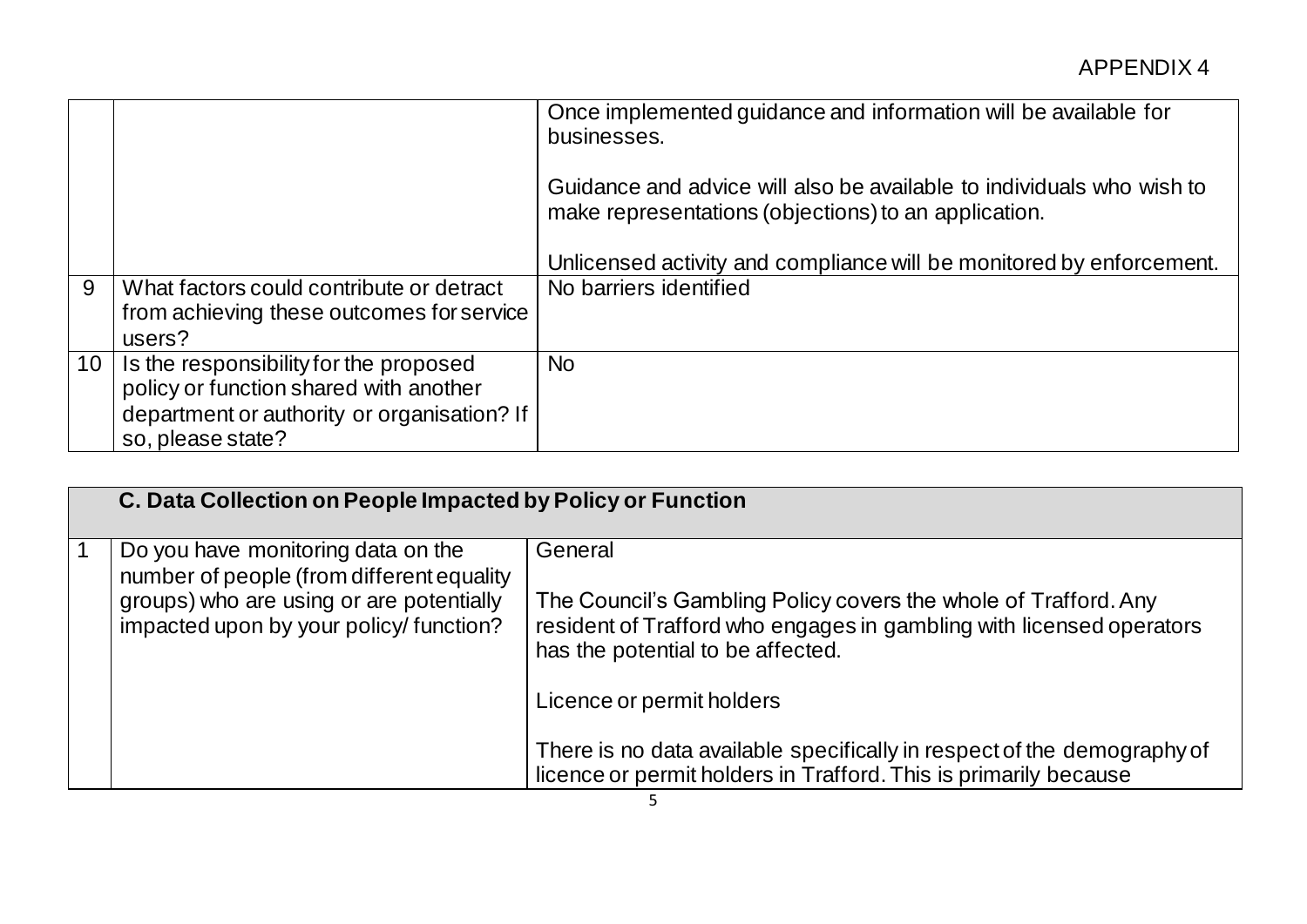| application forms are prescribed by the Home Office and currently do<br>not request equalities information. Furthermore licence holders are often<br>businesses. Therefore, when considering the impact on licence holders<br>and the public we need to rely on data covering the whole of the area<br>whilst bearing in mind that spatially the demography of Trafford varies. |
|---------------------------------------------------------------------------------------------------------------------------------------------------------------------------------------------------------------------------------------------------------------------------------------------------------------------------------------------------------------------------------|
| The Gambling Commission gathers national data on gambling<br>participation the last of which was published in April 2020, detailed<br>below;<br>-46% of people have gambled in the last four weeks<br>-50% of men have gambled in the last four weeks<br>-43% of women have gambled in the last four weeks<br>-21% of people have gambled online in the last four weeks         |
| Age                                                                                                                                                                                                                                                                                                                                                                             |
| Children were explicitly identified as being vulnerable to harm in the<br>Gambling Act 2005. National data indicates younger people are the age<br>group most likely to gamble.                                                                                                                                                                                                 |
| Health and lifestyle                                                                                                                                                                                                                                                                                                                                                            |
| Related Data GamCare is the leading national provider of information,<br>advice, support and free counselling for the prevention and treatment of<br>problem gambling. GamCare highlights the impact of gambling on<br>mental health. 'According to the Royal College of Psychiatrists problem<br>gamblers are more likely than others to suffer from low self-esteem,          |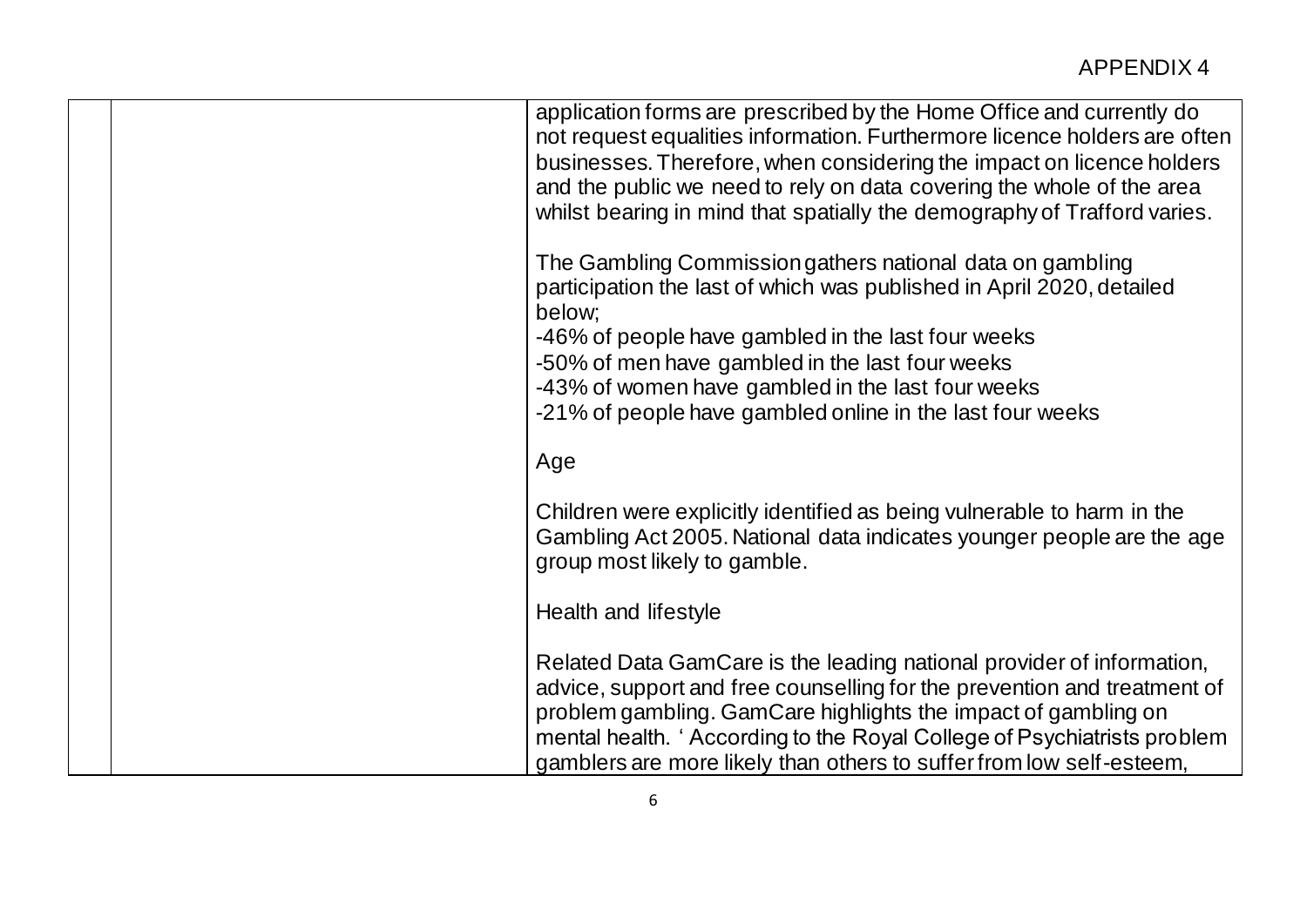|  | develop stress-related disorders, to become anxious, to have poor sleep<br>and appetite, to develop a substance misuse problem and to suffer from<br>depression'.                                                                                                                                                                                                                                                                                                                                                                                                                                                                                                                                                                                                                        |
|--|------------------------------------------------------------------------------------------------------------------------------------------------------------------------------------------------------------------------------------------------------------------------------------------------------------------------------------------------------------------------------------------------------------------------------------------------------------------------------------------------------------------------------------------------------------------------------------------------------------------------------------------------------------------------------------------------------------------------------------------------------------------------------------------|
|  | Sex and gender                                                                                                                                                                                                                                                                                                                                                                                                                                                                                                                                                                                                                                                                                                                                                                           |
|  | The Gambling Commission data indicates that both men and women<br>gamble – men are about 5% more likely to gamble than women.<br>GamCare data of 30,000 callers each year indicates that both men and<br>women can develop problem gambling habits and men and women<br>gamble in different ways. Men are more likely to use betting shops and<br>women are more likely to use fruit machines and Bingo                                                                                                                                                                                                                                                                                                                                                                                  |
|  | <b>Ethnicity</b><br>We do not have data on the ethnicity of people who gamble. The 2007<br>and 2010 British Gambling Prevalence Surveys have shown a<br>consistent relationship between ethnicity and the people who gamble. In<br>both studies, problem gambling prevalence rates were higher among<br>those from non-White ethnic backgrounds. More recently, Gamcare<br>have included information on the ethnicity of their 30,000 callers a year<br>who report concerns about their own gambling, or the gambling of a<br>family member or partner. This data indicates problem gambling affects<br>people of all ethnicities therefore we can assume that Black, Asian and<br>minority ethnic people gamble in similar proportions to their<br>representation within the community. |
|  | Religion and belief Religions have differing views on gambling, and                                                                                                                                                                                                                                                                                                                                                                                                                                                                                                                                                                                                                                                                                                                      |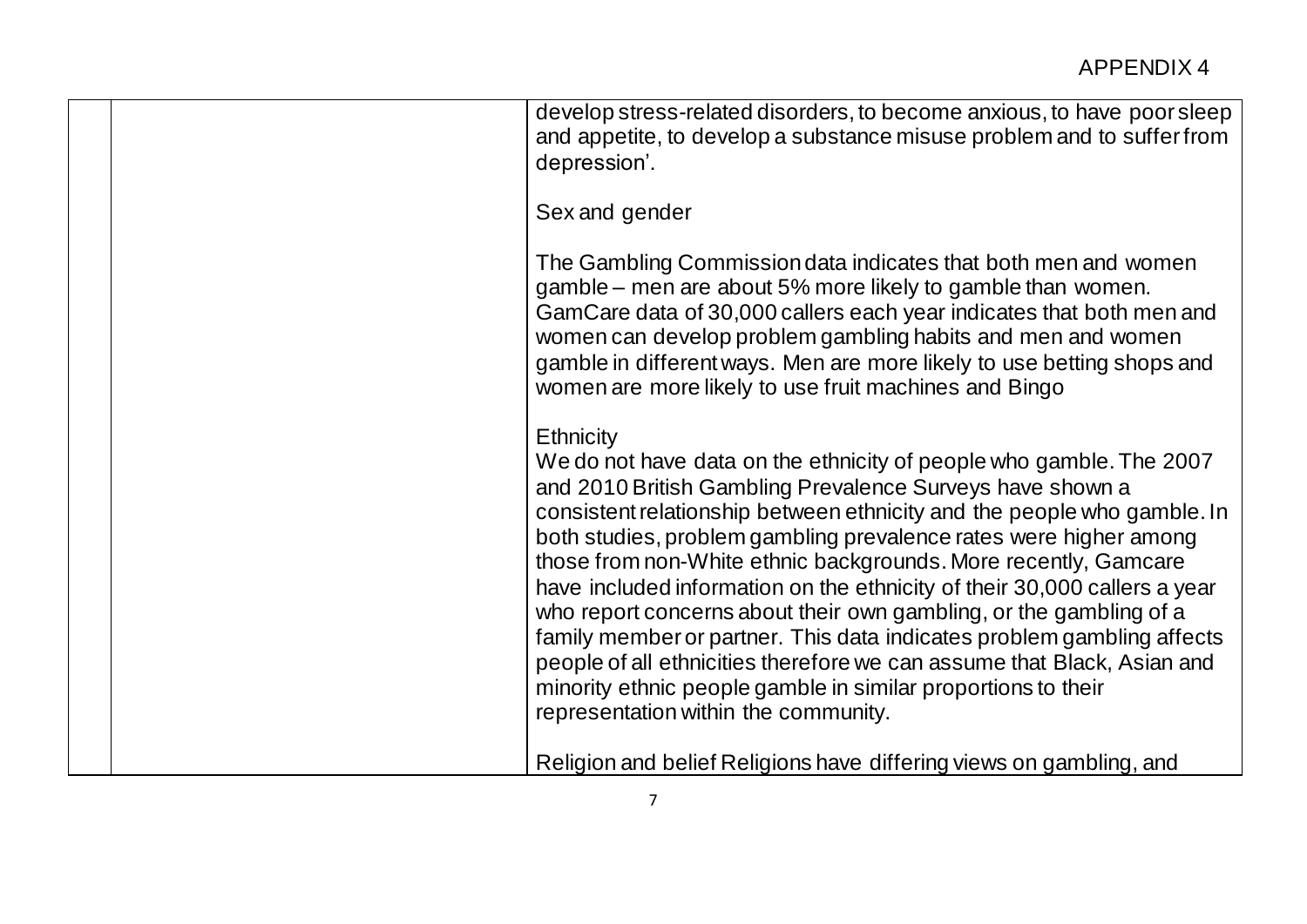|   |                                                                                                                               | problem gamblers from some faith groups may be reluctant to seek help<br>within their own community because it is forbidden. There is no data on<br>what proportion of people with a faith and those with no faith participate<br>in gambling.                                                                                                                                                                                                                                                                                  |
|---|-------------------------------------------------------------------------------------------------------------------------------|---------------------------------------------------------------------------------------------------------------------------------------------------------------------------------------------------------------------------------------------------------------------------------------------------------------------------------------------------------------------------------------------------------------------------------------------------------------------------------------------------------------------------------|
| 2 | Please specify monitoring information<br>you have available and attach relevant<br>information*.                              | The information required from applicants is set down in Regulations and<br>does not include any form of profile monitoring. In essence the same is<br>true of any residents who object to any application.                                                                                                                                                                                                                                                                                                                      |
| 3 | If monitoring has NOT been undertaken,<br>will it be done in the future or do you<br>have access to relevant monitoring data? | There is no information currently available that adequately profiles users<br>or beneficiaries.<br>An action point from this assessment will be to consider what<br>meaningful profiling can be done of service users that will inform future<br>initiatives and policy to ensure there is no unequal impact on the<br>relevant target groups.<br>The EQIA will be reviewed in the event of any equalities issues being<br>raised by respondents to the consultation and will be updated after the<br>consultation is concluded |

*\*Your monitoring information should be compared to the current available census data to see whether a proportionate number of people are taking up your service*

|  | D. Consultation & Involvement      |                                                                            |
|--|------------------------------------|----------------------------------------------------------------------------|
|  | Are you using information from any | There is very little data regarding existing licensees available to inform |
|  |                                    |                                                                            |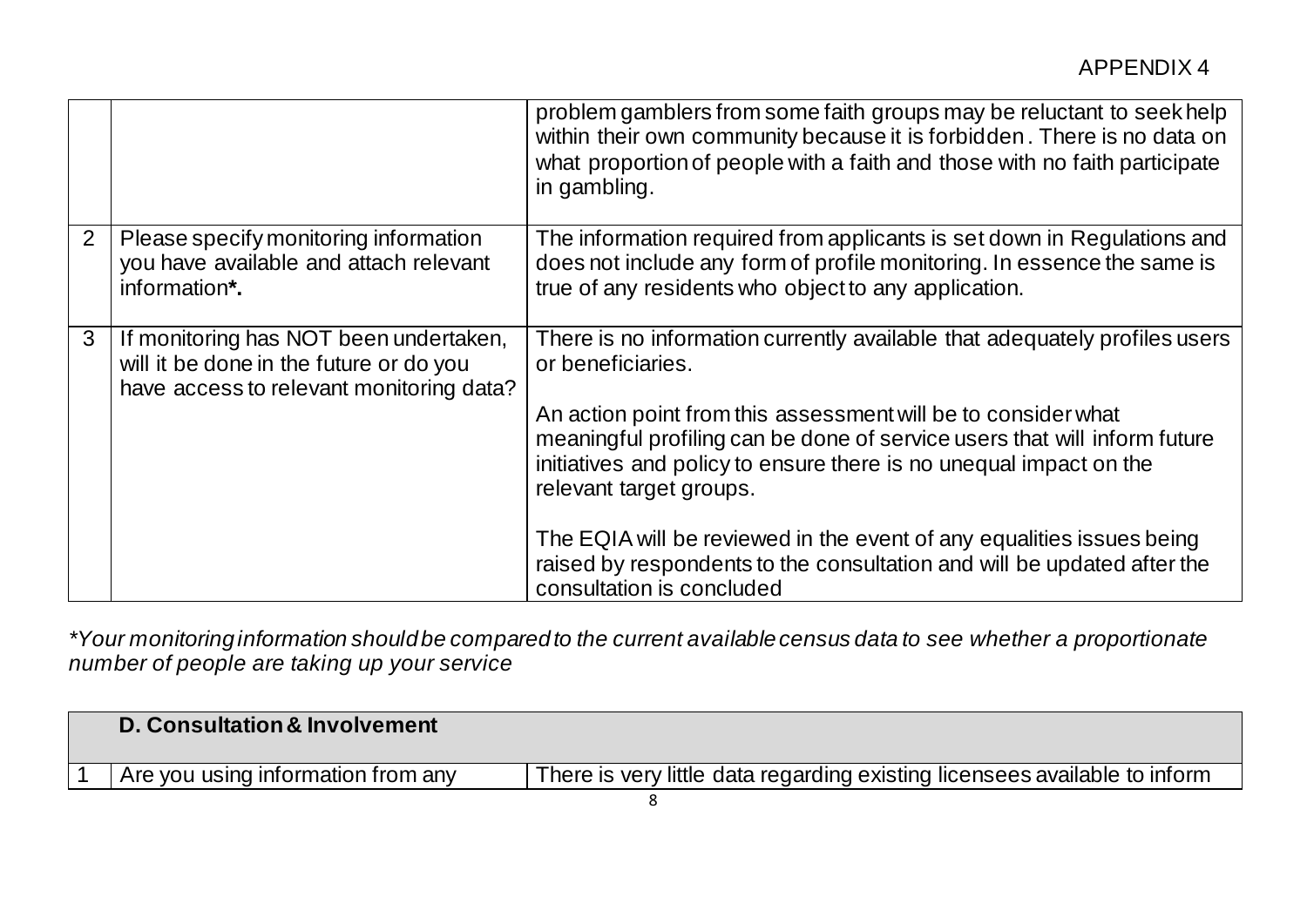|              | previous consultations and/or<br>local/national consultations, research or                                       | this process.                                                                                                                                                                                                                                                                                                |
|--------------|------------------------------------------------------------------------------------------------------------------|--------------------------------------------------------------------------------------------------------------------------------------------------------------------------------------------------------------------------------------------------------------------------------------------------------------|
|              | practical guidance that will assist you in<br>completing this EIA?                                               | All local authorities have to use prescribed processes and forms<br>produced by Central Government. The forms used do not include<br>equalities issues.                                                                                                                                                      |
|              |                                                                                                                  | The Government have not permitted application forms to contain<br>anything except that which is specified in the regulations. This has had<br>implications not just for previous equalities impact assessments for<br>licensing consultation but also monitoring all Council interventions under<br>the act. |
|              |                                                                                                                  | The Council will not be in a position where it can proactively affect the<br>profile of licence holders. The policy we adopt though will ensure that<br>the process of obtaining a licence will be fair and free of discrimination.                                                                          |
| 2            | Please list any consultations planned,<br>methods used and groups you plan to<br>target. (If applicable)         | A public consultation took place between the $9th$ July 2021 and the $3rd$<br>September 2021. This the policy will be considered by the Full Council<br>on 24 <sup>th</sup> November 2021.                                                                                                                   |
| $\mathbf{3}$ | **What barriers, if any, exist to effective<br>consultation with these groups and how<br>will you overcome them? | No barriers identified                                                                                                                                                                                                                                                                                       |

*\*\*It is important to consider all available information that could help determine whether the policy/ function could have any potential adverse impact. Please attach examples of available research and consultation reports*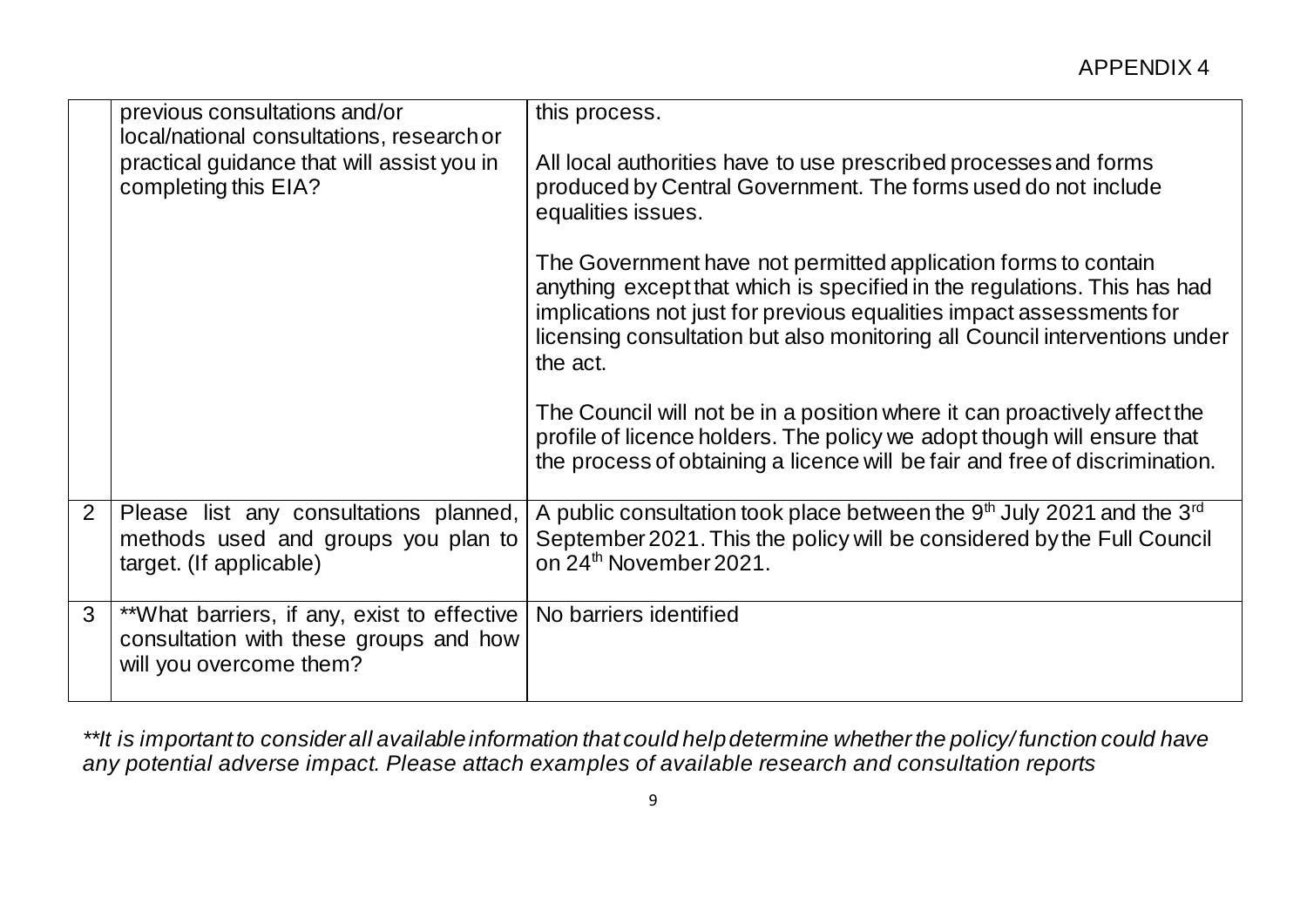## **E: The Impact – Identify the potential impact of the policy/function on different equality target groups**

*The potential impact could be negative, positive or neutral. If you have assessed negative potential impact for any of the target groups you will also need to assess whether that negative potential impact is high, medium or low*

|                | <b>Positive</b> | <b>Negative (please</b><br>specify if High,<br><b>Medium or Low)</b> | <b>Neutral</b> | <b>Reason</b>                                                                                                                                                                                                                                                                                                                                                                                                                                                                                                                                                                                                                              |
|----------------|-----------------|----------------------------------------------------------------------|----------------|--------------------------------------------------------------------------------------------------------------------------------------------------------------------------------------------------------------------------------------------------------------------------------------------------------------------------------------------------------------------------------------------------------------------------------------------------------------------------------------------------------------------------------------------------------------------------------------------------------------------------------------------|
| <b>General</b> | ☑               |                                                                      |                | No negative impact anticipated.<br>The Act is a permissive regime<br>and applications must be<br>granted unless there are good<br>reasons not to do so and each<br>licence application, where<br>representations are made, will<br>be considered against the three<br>key Gambling Act objectives,<br>namely: 1. Preventing gambling<br>from being a source of crime or<br>disorder, being associated with<br>crime or disorder or being used<br>to support crime, 2. Ensuring<br>that gambling is conducted in a<br>fair and open way, and 3.<br>Protecting children and other<br>vulnerable persons from being<br>harmed or exploited by |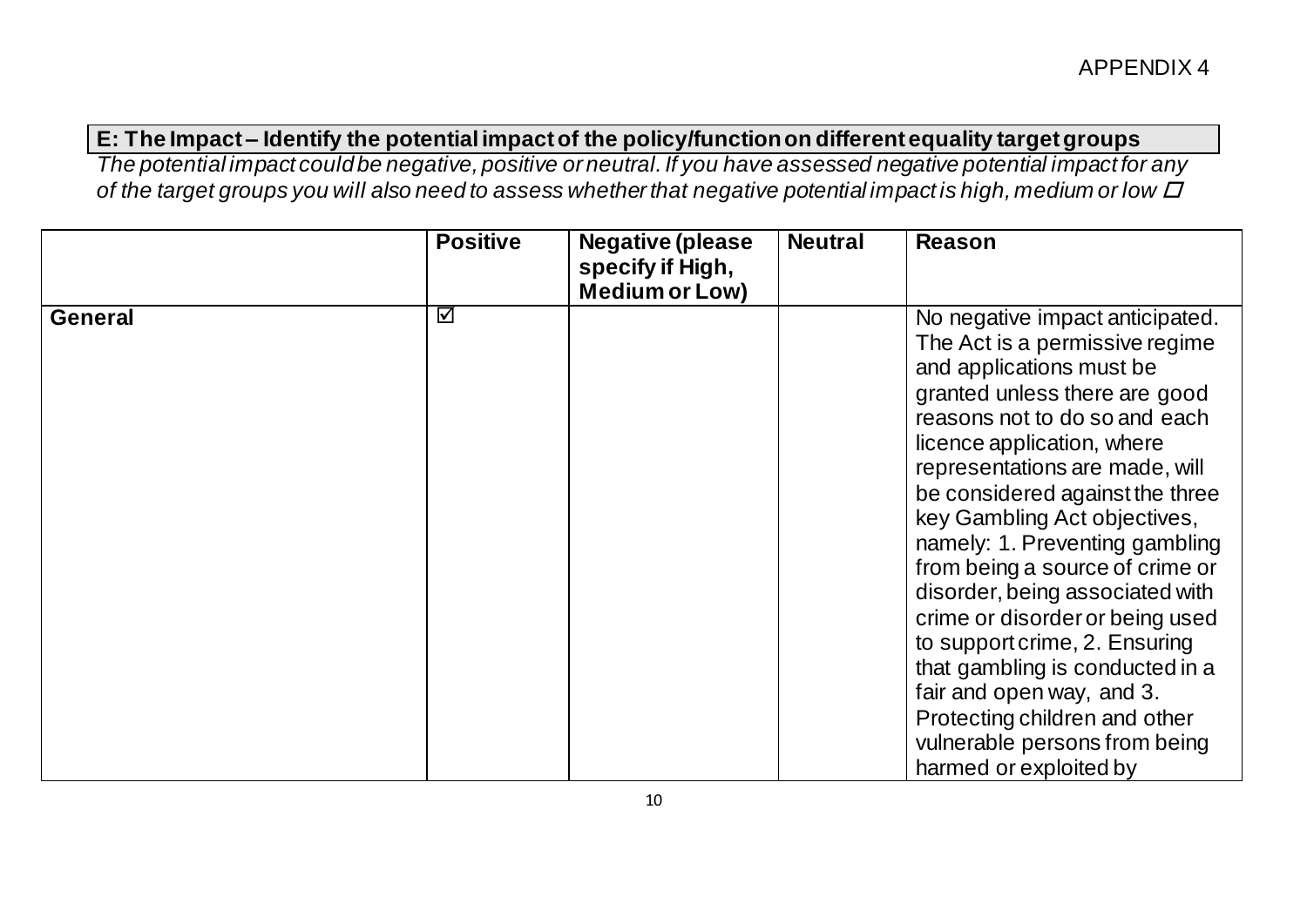|                                                                                                              |  |   | gambling.                                                                                                                                                                                                                                                                                                                                                                    |
|--------------------------------------------------------------------------------------------------------------|--|---|------------------------------------------------------------------------------------------------------------------------------------------------------------------------------------------------------------------------------------------------------------------------------------------------------------------------------------------------------------------------------|
| <b>Sex</b>                                                                                                   |  | ☑ | There is some evidence to<br>support a higher risk of problem<br>gambling in men rather than<br>women. In 2015-16 over 70% of<br>calls to Gamcare support-line<br>were from men, and the majority<br>of calls from women were as an<br>'affected other'.<br>http://www.gamcare.org.uk/sites/<br>default/files/file attach/GamCare<br>%20Annu<br>al%20Statistics%202015-16.pd |
| Pregnant women & women on<br>maternity leave                                                                 |  |   | No expected impact                                                                                                                                                                                                                                                                                                                                                           |
| <b>Gender Reassignment</b>                                                                                   |  |   | No expected impact                                                                                                                                                                                                                                                                                                                                                           |
| Marriage & Civil Partnership                                                                                 |  |   | No expected impact                                                                                                                                                                                                                                                                                                                                                           |
| Race-include race, nationality &<br>ethnicity (NB: the experiences may be<br>different for different groups) |  |   | The policy will ensure that all<br>services are aware of the need<br>to abide by the Equality Act<br>(2010)                                                                                                                                                                                                                                                                  |
| <b>Disability - physical, sensory &amp;</b><br>mental impairments                                            |  | ☑ | No positive or negative impact<br>anticipated but each licence<br>application, where<br>representations are made, will                                                                                                                                                                                                                                                       |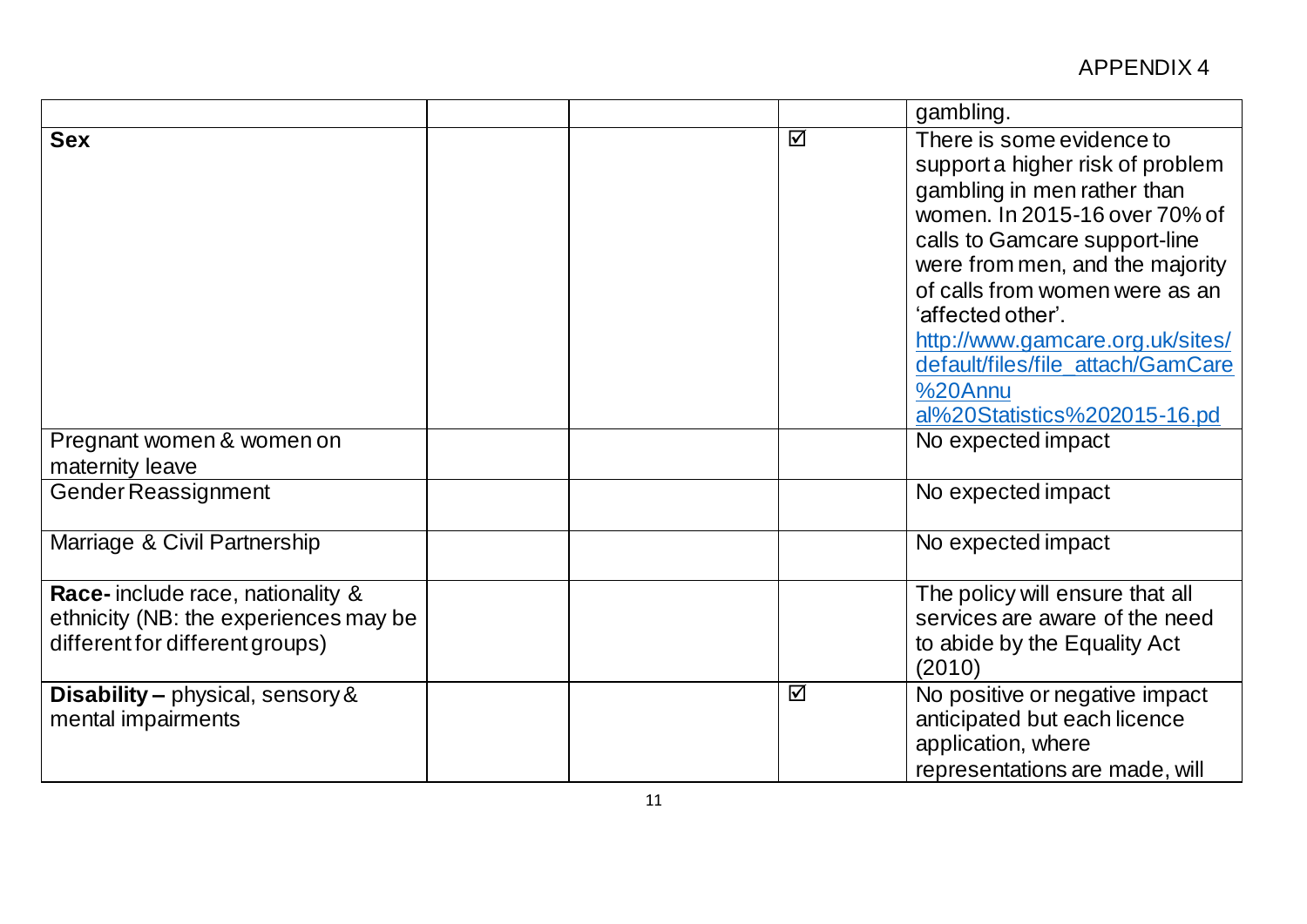|                                                 |   |  | be considered against the three<br>key Gambling Act objectives,<br>namely: 1. preventing gambling<br>from being a source of crime or<br>disorder, being associated with<br>crime or disorder or being used<br>to support crime, 2. ensuring that<br>gambling is conducted in a fair |
|-------------------------------------------------|---|--|-------------------------------------------------------------------------------------------------------------------------------------------------------------------------------------------------------------------------------------------------------------------------------------|
|                                                 |   |  | and open way, and 3. protecting<br>children and other vulnerable<br>persons from being harmed or<br>exploited by gambling. In the                                                                                                                                                   |
|                                                 |   |  | policy applicants are requested<br>to have regard to the type of<br>people that are likely to visit their                                                                                                                                                                           |
|                                                 |   |  | premises in their application<br>when identifying the steps they<br>will take to promote the licensing<br>objectives. Applicants will be                                                                                                                                            |
|                                                 |   |  | expected to propose steps to<br>ensure that the physical layout of<br>the premises does not present                                                                                                                                                                                 |
|                                                 |   |  | any risks to 'vulnerable' people,<br>some of whom may be disabled                                                                                                                                                                                                                   |
| Age Group - specify e.g. older,<br>younger etc. | ☑ |  | This policy will have a positive<br>impact on age. Actions and<br>objectives are stated in the                                                                                                                                                                                      |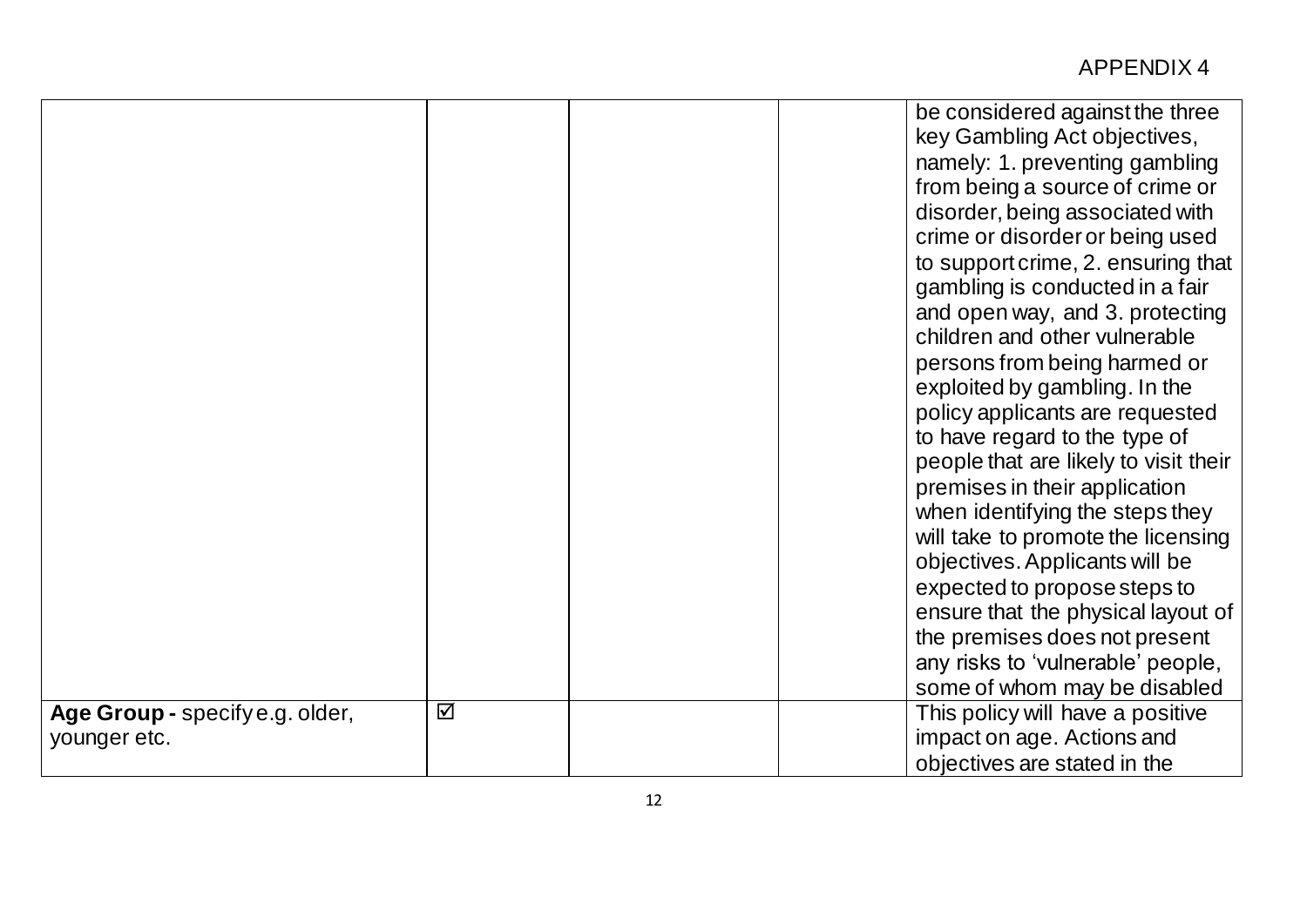|                                           | policy that will help protect<br>vulnerable and young people.<br>The policy at outlines what the<br>licensing authority's duty is in<br>and what the Council expects<br>from licence holders in respect<br>of protecting young people from<br>harm. The policy makes<br>provision for Children and Young<br>Peoples services to act as the<br>responsible authority for matters<br>relating to the protection of<br>children from harm and enables<br>them to comment on<br>variations/new applications and<br>request reviews of licences |
|-------------------------------------------|--------------------------------------------------------------------------------------------------------------------------------------------------------------------------------------------------------------------------------------------------------------------------------------------------------------------------------------------------------------------------------------------------------------------------------------------------------------------------------------------------------------------------------------------|
| <b>Sexual Orientation</b> - Heterosexual, | No expected impact                                                                                                                                                                                                                                                                                                                                                                                                                                                                                                                         |
| Lesbian, Gay Men, Bisexual people         |                                                                                                                                                                                                                                                                                                                                                                                                                                                                                                                                            |
| <b>Religious/Faith groups (specify)</b>   | Most religions do not condone<br>gambling for money;<br>consequently some sectors<br>could view the gambling policy<br>as an endorsement of this kind<br>of activity. There is however no<br>expected significant negative<br>impact                                                                                                                                                                                                                                                                                                       |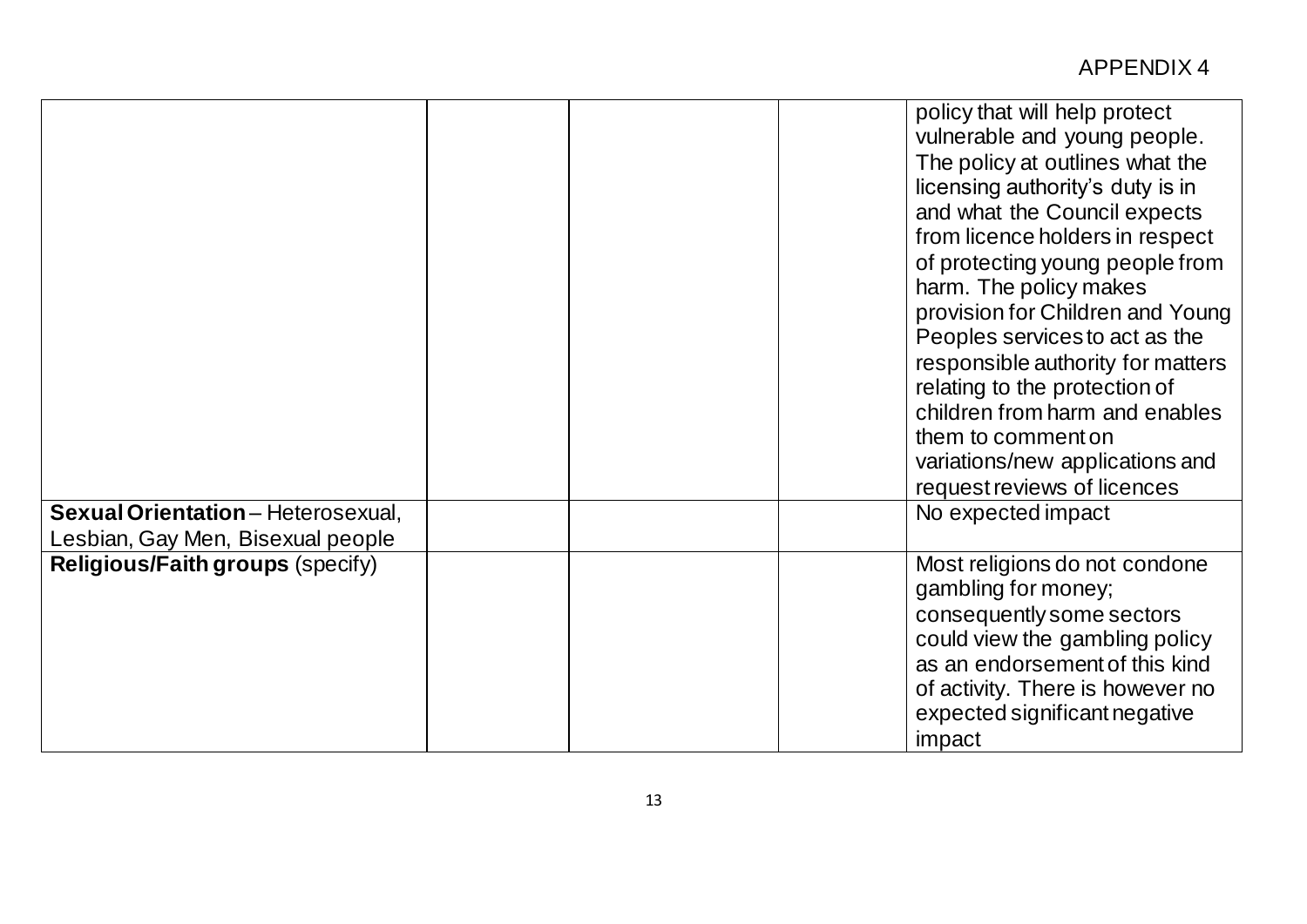## **As a result of completing the above what is the potential negative impact of your policy?** High □ Medium □ Low ☑ Neutral

| F. Could you minimise or remove any negative potential impact? If yes, explain how.                                                                                                              |                                                                |  |  |  |
|--------------------------------------------------------------------------------------------------------------------------------------------------------------------------------------------------|----------------------------------------------------------------|--|--|--|
| Race:                                                                                                                                                                                            | N/A                                                            |  |  |  |
| Sex & Gender, including pregnancy & maternity,<br>gender reassignment, marriage & civil partnership                                                                                              | N/A                                                            |  |  |  |
| Disability:                                                                                                                                                                                      | N/A                                                            |  |  |  |
| Age:                                                                                                                                                                                             | N/A                                                            |  |  |  |
| <b>Sexual Orientation:</b>                                                                                                                                                                       | N/A                                                            |  |  |  |
| Religious/Faith groups:                                                                                                                                                                          | N/A                                                            |  |  |  |
| Also consider the following:                                                                                                                                                                     |                                                                |  |  |  |
| If there is an adverse impact, can it be justified on<br>$\mathbf 1$<br>the grounds of promoting equality of opportunity<br>for a particular equality group or for another<br>legitimate reason? | N/A                                                            |  |  |  |
| $\overline{2}$<br>Could the policy have an adverse impact on $\sqrt{N}$<br>relations between different groups?                                                                                   |                                                                |  |  |  |
| If there is no evidence that the policy promotes<br>$\mathbf{3}$<br>equal opportunity, could it be adapted so that it                                                                            | The aims of the policy are:                                    |  |  |  |
| does? If yes, how?                                                                                                                                                                               | 1. Protecting the public and local residents from crime, anti- |  |  |  |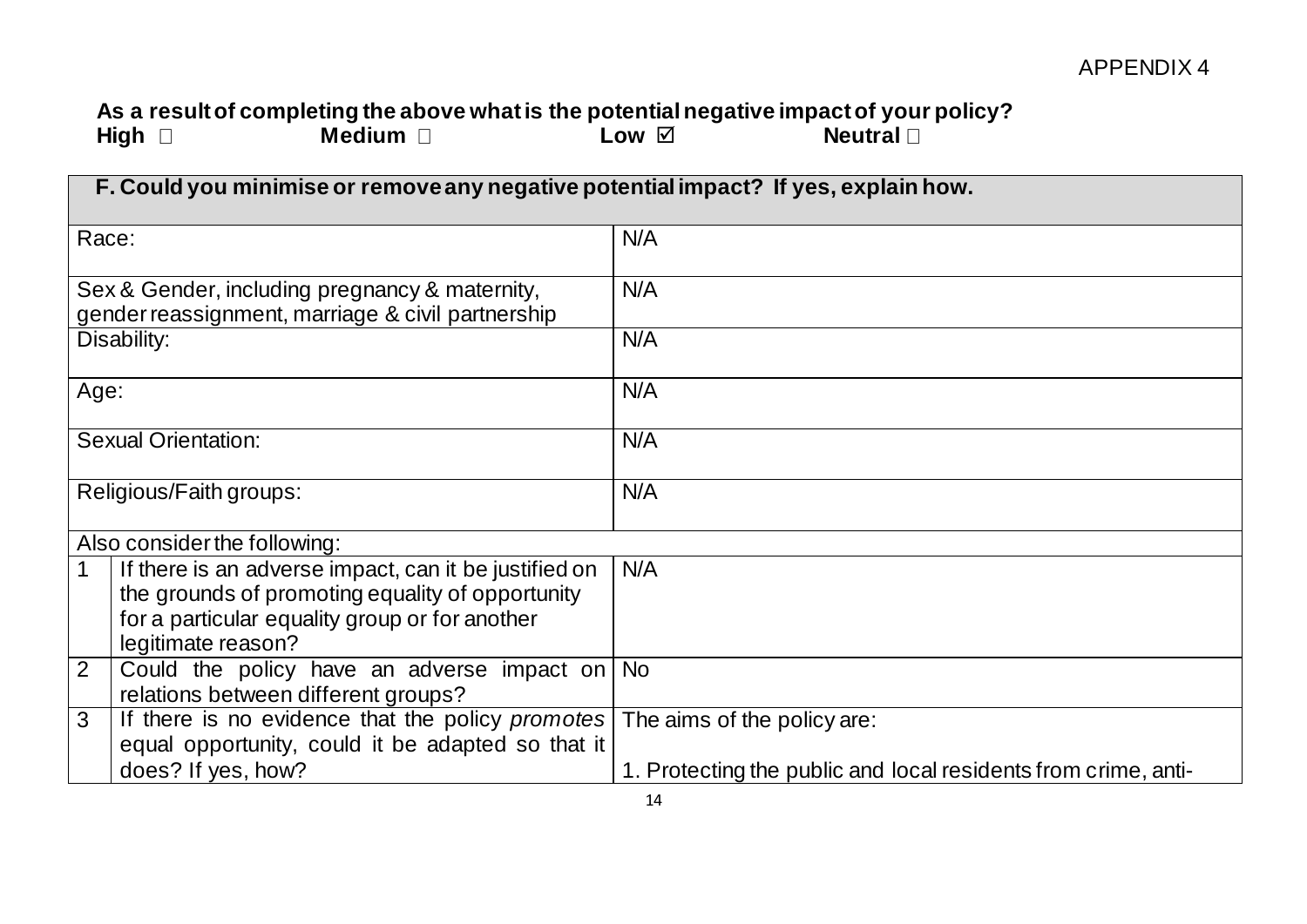| operation of licensed premises in the Trafford.<br><b>G. EIA Action Plan</b>                                                                                                                                                                                                                                                                                                                                                                                                                                                                         |
|------------------------------------------------------------------------------------------------------------------------------------------------------------------------------------------------------------------------------------------------------------------------------------------------------------------------------------------------------------------------------------------------------------------------------------------------------------------------------------------------------------------------------------------------------|
| The policy itself is therefore intended to have an overall positive<br>impact on the area and its residents, supporting the safe                                                                                                                                                                                                                                                                                                                                                                                                                     |
| regulatory burden on business, encouraging innovation and<br>supporting responsible premises;<br>4. Providing a regulatory framework for alcohol which reflects<br>the needs of local communities and empowers local authorities<br>to make and enforce decisions about the most appropriate<br>licensing strategies for their local area; and<br>5. Encouraging greater community involvement in licensing<br>decisions and giving local residents the opportunity to have<br>their say regarding licensing decisions that may impact upon<br>them. |
| social behaviour and noise nuisance caused by irresponsible<br>licensed premises;<br>2. Giving the police, licensing officers and responsible<br>authorities the powers they need to effectively manage and<br>police the night-time economy and take action against those<br>premises that are causing problems;<br>3. Recognising the important role which licensed premises play<br>in our local communities and economy by minimizing the                                                                                                        |

| Recommendation | <b>Key activity</b> | When | <b>Officer</b><br><b>Responsible</b> | <b>Progress</b><br>milestones |
|----------------|---------------------|------|--------------------------------------|-------------------------------|
|                |                     |      |                                      |                               |